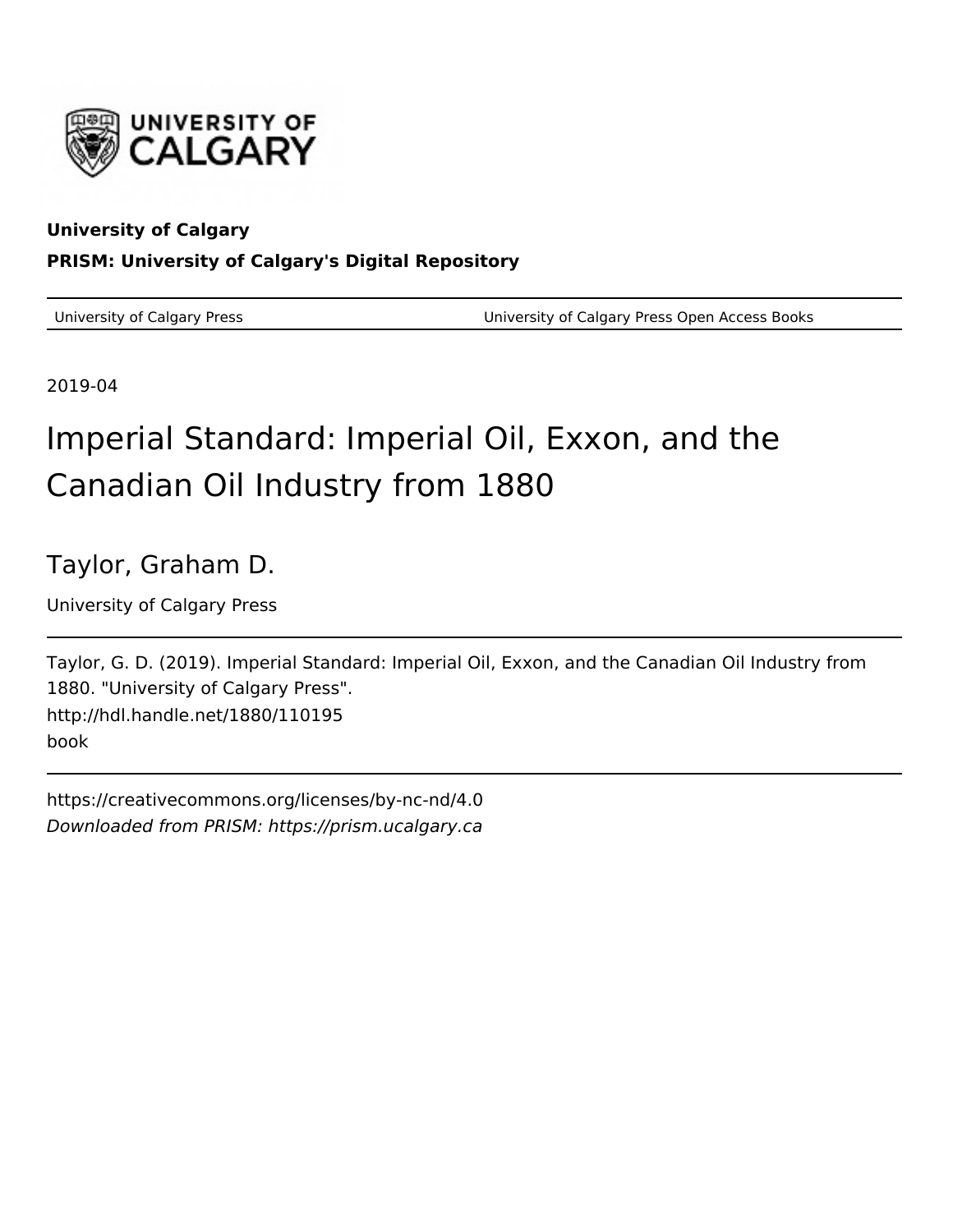**UNIVERSITY OF CALGARY** Press



#### **IMPERIAL STANDARD: Imperial Oil, Exxon, and the Canadian Oil Industry from 1880**  Graham D. Taylor

ISBN 978-1-77385-036-8

**THIS BOOK IS AN OPEN ACCESS E-BOOK.** It is an electronic version of a book that can be purchased in physical form through any bookseller or on-line retailer, or from our distributors. Please support this open access publication by requesting that your university purchase a print copy of this book, or by purchasing a copy yourself. If you have any questions, please contact us at ucpress@ucalgary.ca

**Cover Art:** The artwork on the cover of this book is not open access and falls under traditional copyright provisions; it cannot be reproduced in any way without written permission of the artists and their agents. The cover can be displayed as a complete cover image for the purposes of publicizing this work, but the artwork cannot be extracted from the context of the cover of this specific work without breaching the artist's copyright.

**COPYRIGHT NOTICE:** This open-access work is published under a Creative Commons licence. This means that you are free to copy, distribute, display or perform the work as long as you clearly attribute the work to its authors and publisher, that you do not use this work for any commercial gain in any form, and that you in no way alter, transform, or build on the work outside of its use in normal academic scholarship without our express permission. If you want to reuse or distribute the work, you must inform its new audience of the licence terms of this work. For more information, see details of the Creative Commons licence at: http://creativecommons.org/licenses/by-nc-nd/4.0/

UNDER THE CREATIVE COMMONS LICENCE YOU **MAY**: • read and store this document free of charge; • distribute it for personal use free of charge; • print sections of the work for personal use; • read or perform parts of the work in a context where no financial transactions take place. UNDER THE CREATIVE COMMONS LICENCE YOU **MAY NOT**: • gain financially from the work in any way; • sell the work or seek monies in relation to the distribution of the work; • use the work in any commercial activity of any kind; • profit a third party indirectly via use or distribution of the work; • distribute in or through a commercial body (with the exception of academic usage within educational institutions such as schools and universities); • reproduce, distribute, or store the cover image outside of its function as a cover of this work; • alter or build on the work outside of normal academic scholarship.

**UNIVERSITY OF CALGARY** Press press.ucalgary.ca

**Acknowledgement:** *We acknowledge the wording around open access used by Australian publisher,* **re.press**, *and thank them for giving us permission to adapt their wording to our policy* http://www.re-press.org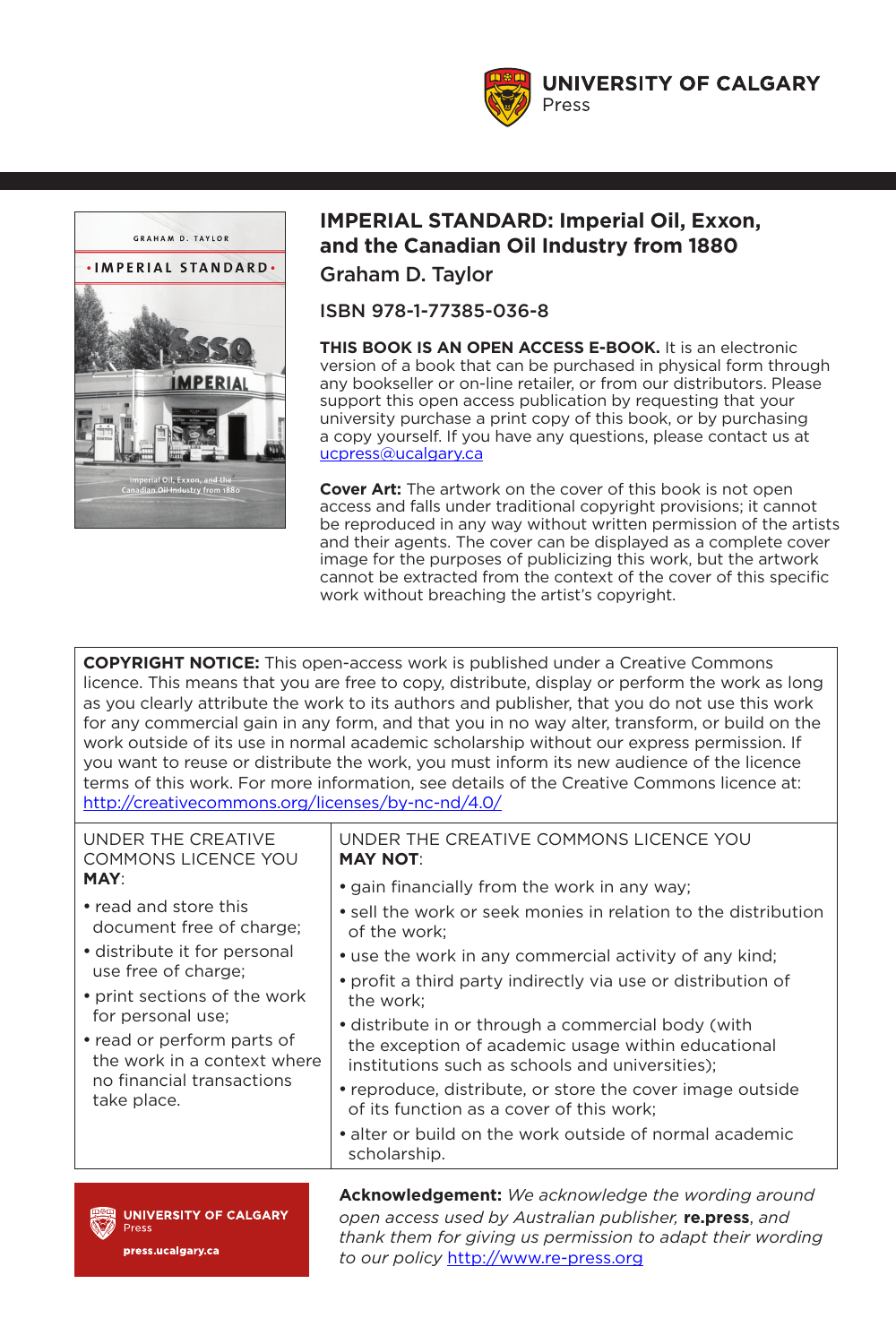### **THE ROLLER COASTER**

**11**

#### From Stability to Chaos

From its earliest days the oil industry in both the United States and Canada had been plagued by boom and bust cycles, with crude prices escalating from \$1 to \$10 per barrel and back again within a matter of months. Rockefeller made price stability a major objective for his strategy of integration and amalgamation, which was attained by the 1880s, but the challenges persisted through more than half a century. The discovery of large oil fields in the early twentieth century in Texas, Mexico, Russia, Persia, and the Dutch East Indies brought new competitors onto the scene, and the forced breakup of the Standard Oil Trust exacerbated the situation. Each new discovery attracted hordes of enterprising wildcatters, reproducing the cycles that had roiled the oil fields of Pennsylvania and Petrolia.

The 1920s–30s witnessed the biggest finds yet in Oklahoma and Texas. The effort of the large international companies to impose price stability through the "As Is" cartel arrangement in 1928 was undermined by these developments. The Texas Railroad Commission, backed up by the US federal government in the depths of the Great Depression, established some degree of price stability. Because the oil output of the Texas fields was so large, accounting for almost half the world's crude production, the system imposed by the state regulatory commission in effect achieved a degree of predictability in oil prices that Rockefeller would have appreciated. After the Second World War, the measures of the "As Is" cartel (dubbed the "Seven Sisters") and the Texas Railroad Commission resulted in an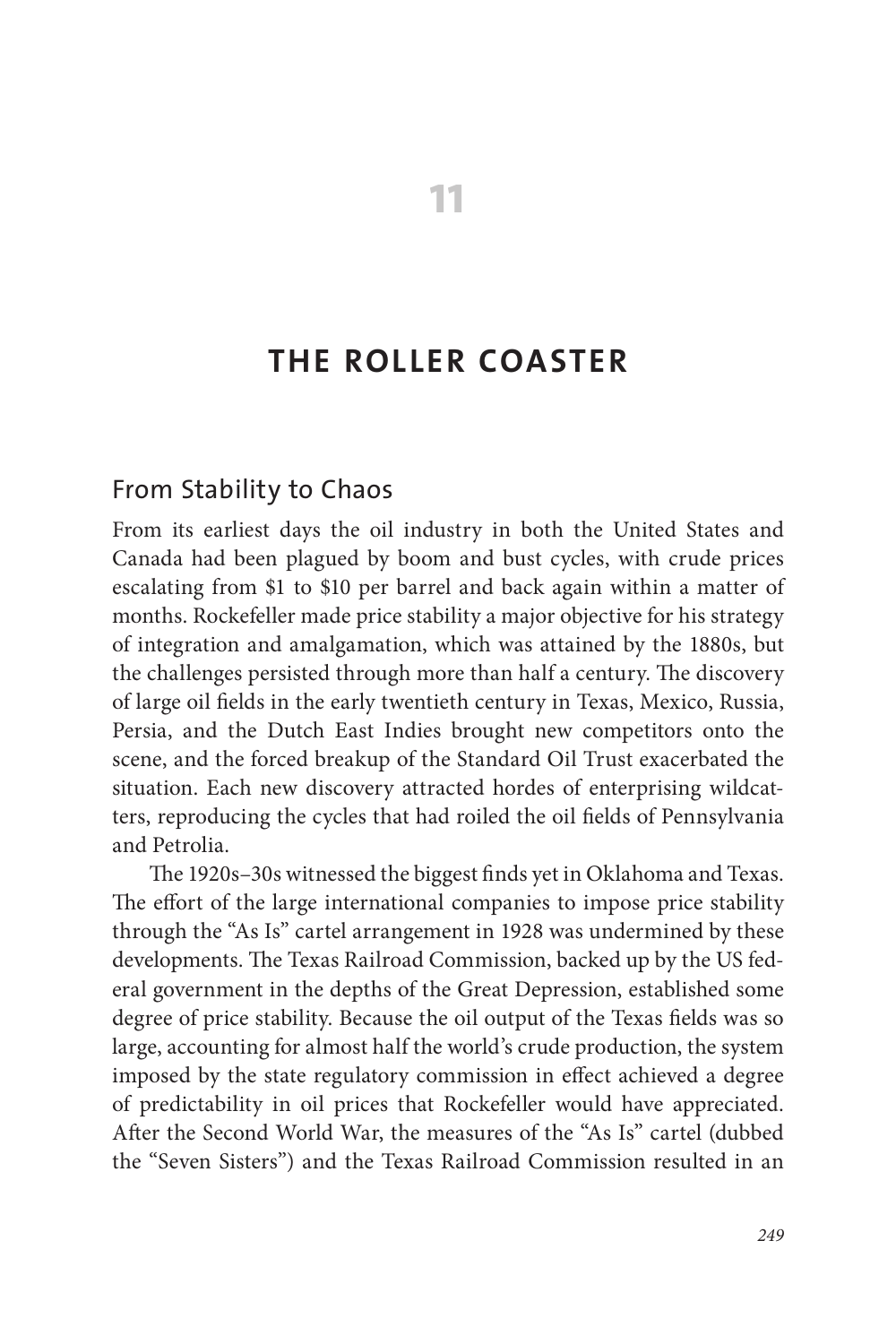

Figure 11.1. WTI Crude Oil Prices from 1946 (in USD). Courtesy of Macro Trends LLC, 2018.

unprecedented period of price stability that lasted until the early 1970s, absorbing and coordinating the growth of large new producers in the Middle East, Venezuela, and Canada.<sup>1</sup>

This period also saw the dramatic growth of petroleum consumption, with the vast expansion of the auto industry, accompanied by increased use of oil for residential heating, electrical power generation, and as a feedstock for petrochemicals. Escalating market demand also lured more entrepreneurs into the industry, not just into the search for new sources but also into refining and marketing. The appearance of new would-be players on the scene provided bargaining leverage to political leaders in the countries graced with the resource base, particularly those in the "concession states" of the Middle East who controlled access to these oil riches and increasingly felt that the big companies were retaining the lion's share of the revenues.2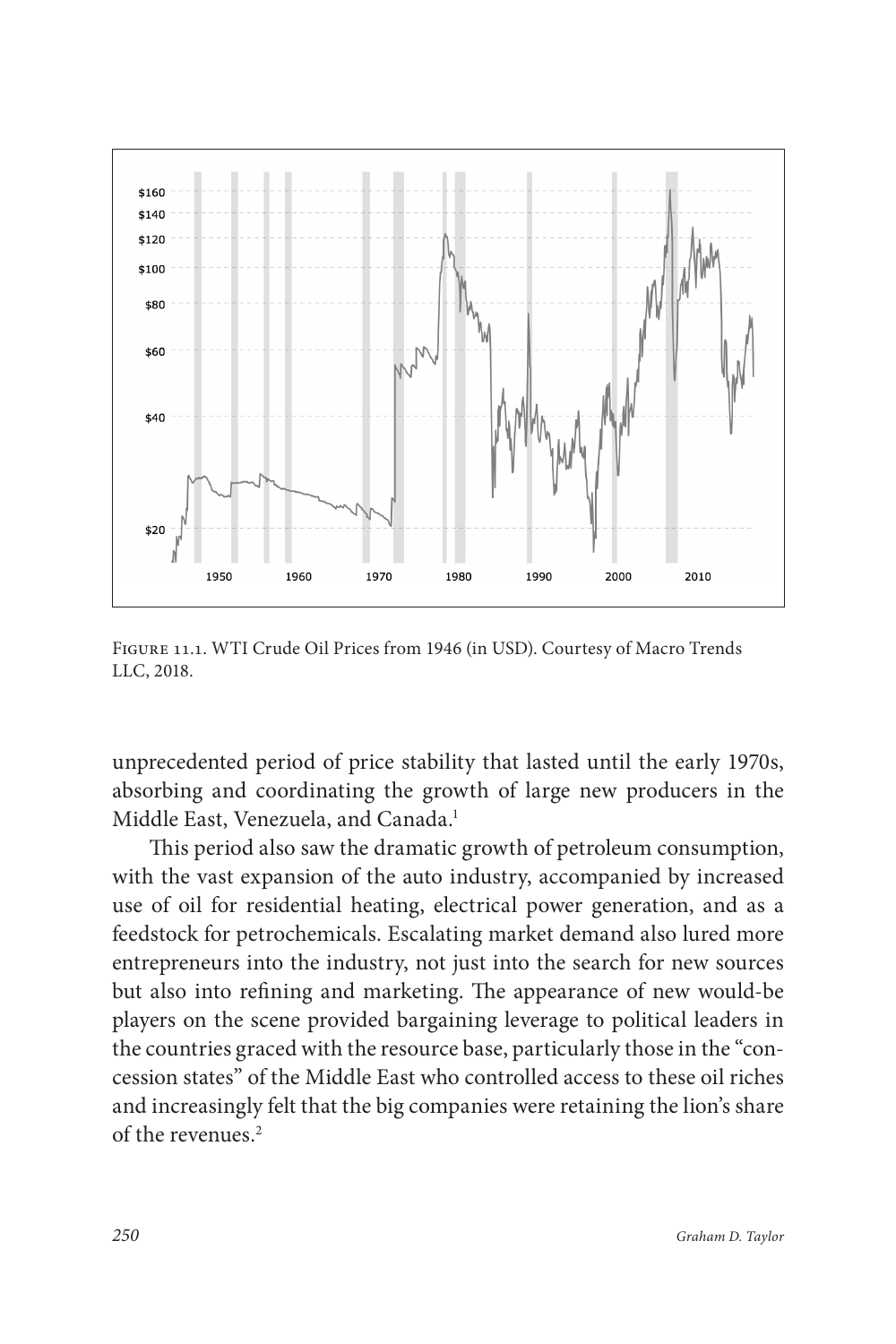Tensions between the producing countries and the international oil companies grew in the 1960s. The "official" crude oil prices, which determined tax sharing and royalty payments to the producing states, hovered around \$1.00/bbl. (USD). But the entry of oil from the Soviet Union affected actual market costs for refiners. The oil majors, particularly Jersey Standard, believed that the gap between the official and market costs of crude placed them at a disadvantage with independent refiners, particularly the Italian company ENI. To offset that problem, the big oil companies unilaterally reduced the official crude oil price in 1959. This move led to the creation of an alliance of the producer states, led by Venezuela and Saudi Arabia and called the Organization of Petroleum Exporting Countries (OPEC), a year later.

For much of the following decade the oil majors regarded OPEC as a "paper tiger." A test of this view came during the Arab-Israeli war of 1967 when the Arab member states of OPEC sought to embargo the shipment of oil to countries such as the US that were perceived as supporting Israel. The failure of that effort appeared to demonstrate that OPEC was an inherently unstable cartel of countries with wildly different objectives. But by 1970–71 the situation was changing dramatically. Despite the Prudhoe Bay discoveries the United States had become a net importer of petroleum, while demand in Western Europe and Japan provided increasing leverage to the OPEC states. In 1971 Jersey Standard found itself in an awkward position in Libya, where it had made substantial investments, forced to accept concessions to the new ruler of that country—Muammar Qadaffi that resulted in a wider price rise from \$1 to \$2/bbl. (USD).

Two years later emboldened members of OPEC met in Vienna and proposed to more than double the posted price of their oil exports, based on the value of Saudi Arabian light crude, to \$5/bbl. (USD). In the midst of their deliberations another Arab-Israeli war erupted, and the Arab oil states once again agreed to cut production and mount an embargo against countries supporting Israel. In this situation, the US did not have the excess capacity to offset the Middle East supplies, and other OPEC members including Iran chose to stand on the sidelines. By the end of the year the OPEC posted price had spiked to \$11.65/bbl. (USD) while "spot prices" rose even higher, as traders from non-OPEC countries exploited panic buying. The embargo was lifted in March 1974 but posted prices remained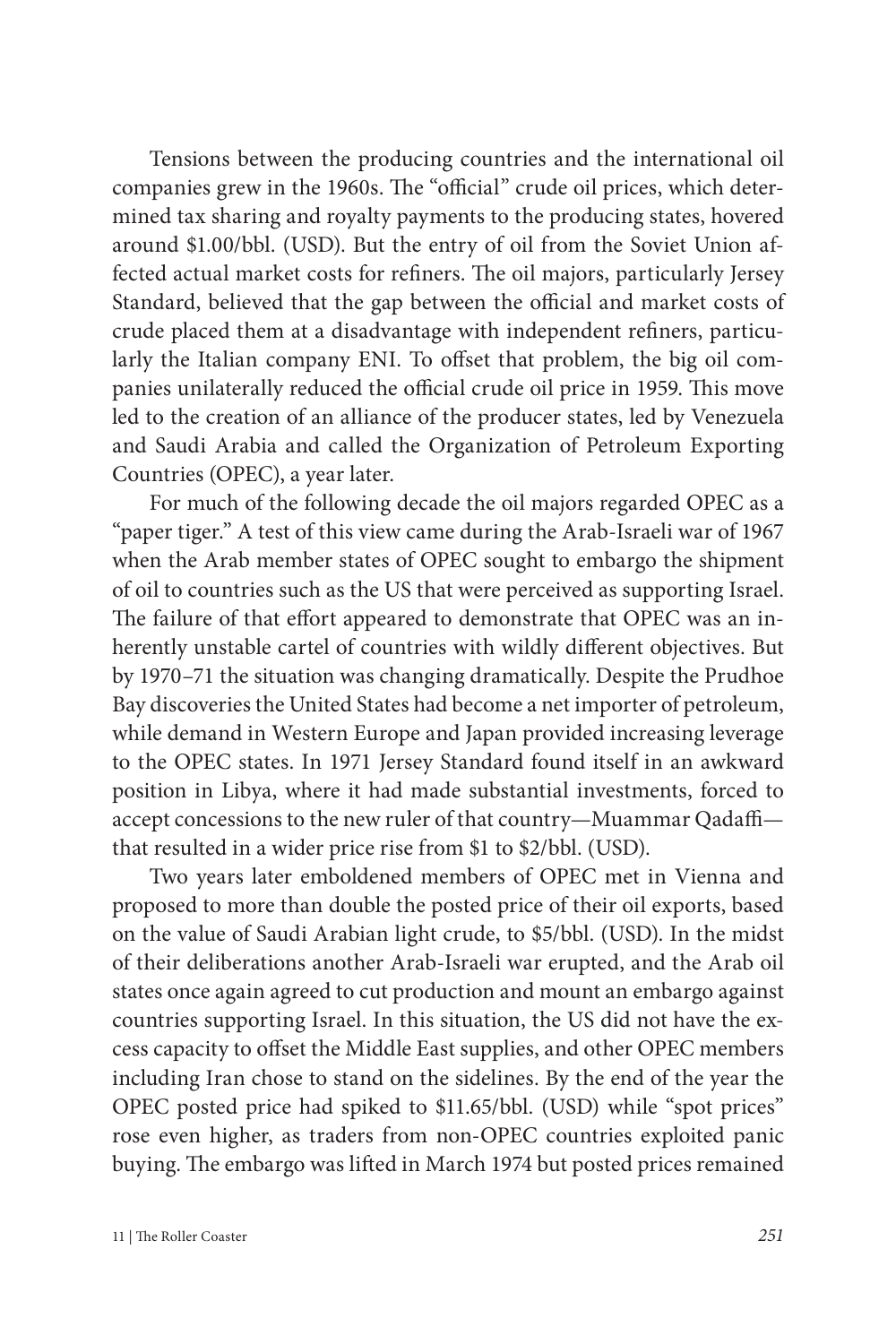above \$10/bbl. (USD) and the producing states extracted further concessions from the large refining companies, including nationalizing the fields and refineries in their own countries. The era of price stability in world oil markets had unravelled.<sup>3</sup> Another round of price spikes came in 1979–80 when the Iranian revolution and Iran-Iraq war disrupted exports from the Middle East. Even before the fall of the Shah of Iran, spot oil prices surged from \$12.80 to \$21.80/bbl. (USD) and then on to \$40/bbl. (USD) by the end of 1979. OPEC, which had not created this chaotic situation, nevertheless exploited the crisis. By 1981 the OPEC posted price was \$34/ bbl. (USD). Just as significantly, the major consuming countries, including the United States and Canada, began to frame energy policies based on the assumption that high oil prices were here to stay.4

But OPEC, much like the early producer cartels, was inherently unstable. Many member countries habitually exceeded their quotas, selling advantageously on the spot market. Fundamentally the organization was divided between countries like Iran and Venezuela with diminishing reserves and large politically volatile populations, and the oil-rich, thinly populated Arab nations of the Persian Gulf, particularly Saudi Arabia. Wary of the expansionist inclinations of their bellicose neighbours, Iran and Iraq, and with ties to the United States going back to the Second World War, the Saudis sought stability in the market, with prices set at a level that would sustain the consuming countries. The disruptive circumstances of the 1970s favoured the views of OPEC hardliners.

In 1981, however, market conditions began to change. Oil demand fell, due in part to a hard recession in the industrialized nations and conservation measures that were particularly effective in Japan and Western Europe. North Sea oil began to come on-stream and new discoveries in Africa offered the prospect of larger non-OPEC reserves. For several years Saudi Arabia tried to sustain a benchmark price of \$29/bbl. (USD) but by 1985, with its OPEC partners cheating by sales on the spot markets, the Saudis deliberately lifted production limits, although it tried to maintain prices that would ensure marginal profits to the big refining companies. By the middle of 1986 Arab light crude prices fell from \$28/bbl. (USD) to \$11/bbl. (USD).5

After this triumph, Saudi Arabia exercised leadership of OPEC, with tacit support from the United States, through its potential capability to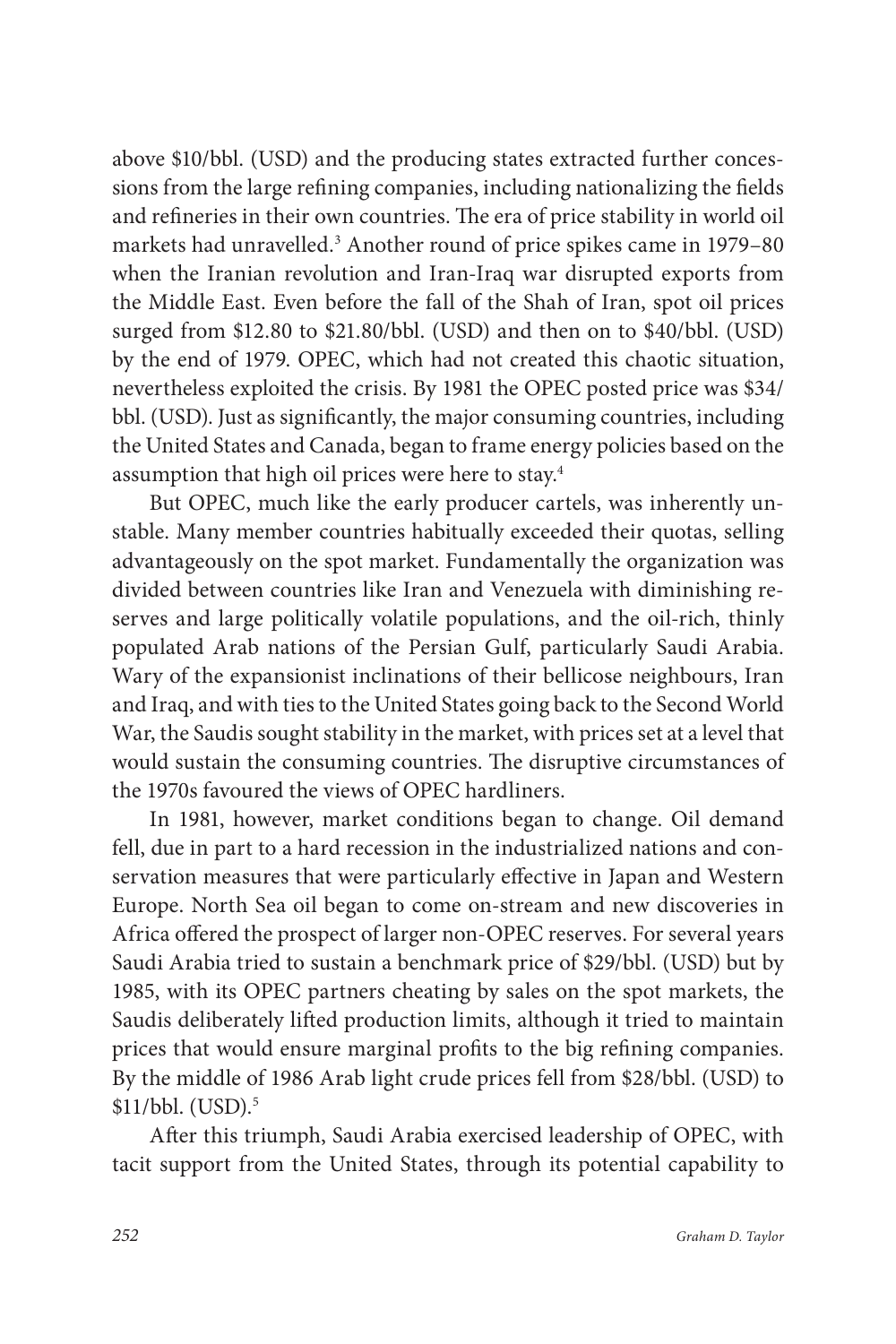discipline the other members by increasing or reducing production. Cheating continued to be a problem for the cartel, and prices could spike up when unforeseen events intruded, as happened in 1990–91with the collapse of the Soviet Union and the Gulf War. But markets achieved relative stability between 1991 and 2003, with price ranges fluctuating between \$18/bbl. (USD) and \$30/bbl. (USD), and OPEC retained a 35 to 40 per cent market share<sup>6</sup>

This happy equilibrium began to unravel after 2003. The Iraq War temporarily removed a major producer from the field, and the expansion of Russian production stalled in the context of power struggles within the post-Soviet elite. More significantly, the rapid industrial development of "emerging economies," particularly China (as well as India and Brazil), boosted demand. By 2005 Saudi Arabia indicated that its production capacity was being strained, although it subsequently announced plans to develop hitherto untapped fields. By this time "peak oil" warnings resurfaced for the first time since the 1970s, feeding speculation in oil futures. During 2004–05, posted prices rose from \$28/bbl. (USD) to \$42/bbl. (USD), and continued to surge, climbing to \$140/bbl. (USD) in 2008.

By this time both producers and governments were returning to the mindset, which prevailed in 1980, that high oil prices would be a permanent feature. The oil sands once again attracted new entrants, Arctic dreams resurfaced, and projects involving exploitation of higher-cost sources in places like Kazakhstan and Chad looked more feasible. But as before, the market began to shift. The collapse of the US real-estate bubble in 2008 spread to Europe, leading to the worst recession in the industrialized nations since the 1930s. Although continuing economic growth in China propped up demand, by 2016 crude prices were plummeting from over \$115/bbl. (USD) to less than \$30/bbl. (USD), reminiscent of the early days of the industry in North America. By 2017 prices seemed to have firmed up to over \$40/bbl. (USD) but the underlying uncertainties remained.

Developments on the supply side played an important part in this downturn. After 2006 when Saudi Arabia embarked on a costly expansion into refining and natural gas production, the country had become reluctant to take on the task that it had pursued in the 1980s, using its own oil production rate to determine OPEC prices. None of the other cartel members had the capacity to play this role, and in any case they all wanted to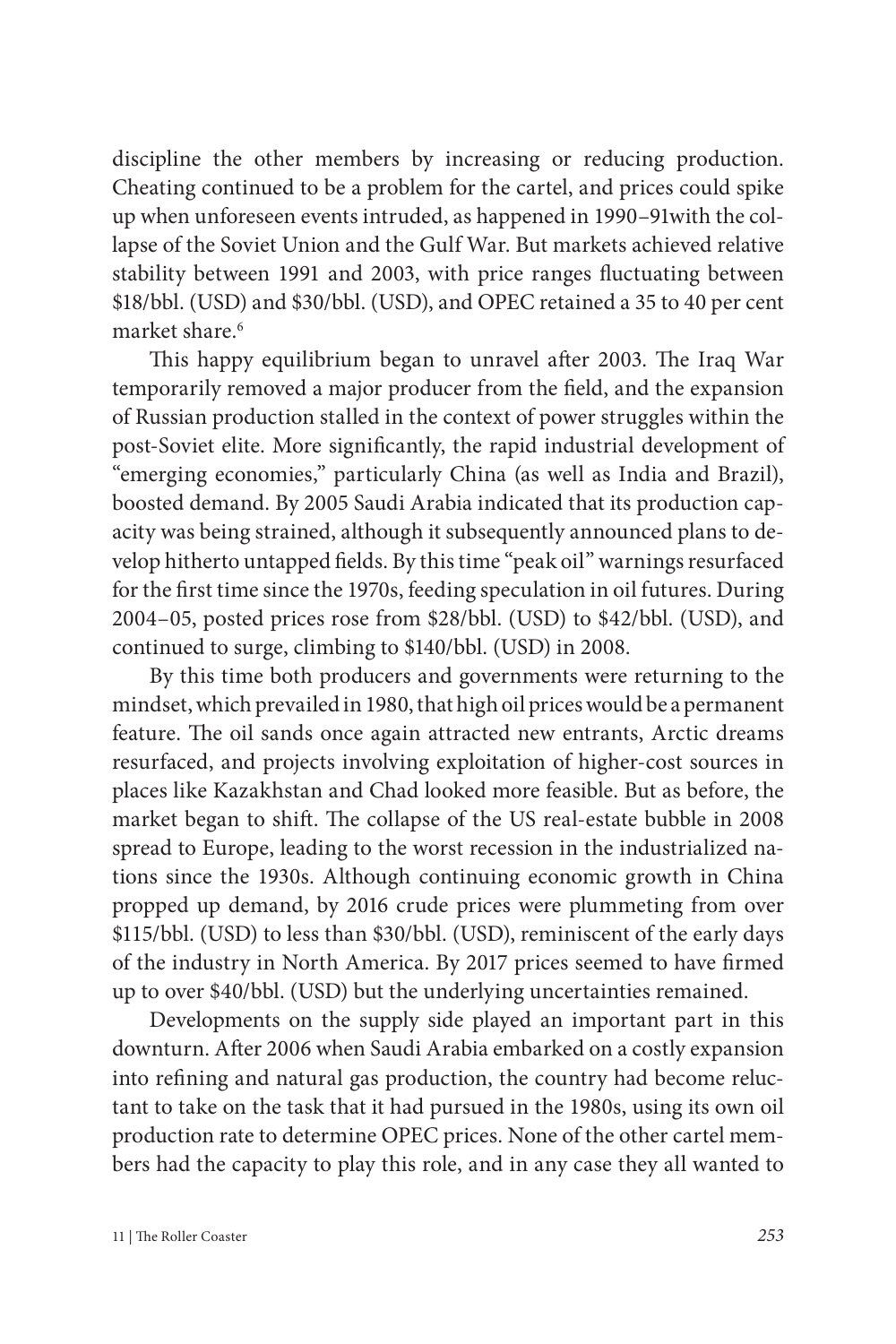continue to increase their production while the price was high. Inevitably this course led to saturation of a diminishing market.

But another element significantly affected this situation. The "shale revolution" began in the 1980s when the Houston oil and gas producer George Mitchell (and others) developed a hydraulic fracturing process to reach petroleum in shale rock areas that had defied conventional drilling. Initially expensive, by the year 2000 "fracking" techniques were yielding profitable quantities of gas from shale, enabling the dramatic growth of natural gas to replace both coal and oil in the heating and industrial fuel markets. By 2015 fracking had also expanded production of shale oil particularly in the United States. Since shale oil wells had a much shorter lifespan than conventional wells, producers were driven to exploit them as fast as possible and expand to new reservoirs constantly. Assumptions that shale production, like that in the oil sands, required oil prices in the \$60+/bbl. (USD) range to be profitable proved wrong—at least in the short run—given the incentives to keep producing while trying to achieve cost efficiencies.7

The gyrations in oil prices from 1971 through 2016 (and likely beyond) affected the entire industry, but particularly the big oil companies that had exercised dominance in the preceding era, and Exxon perhaps most of all. For one thing Exxon had the misfortune of holding a stake in virtually all of the OPEC countries. It had been one of the first oil majors to move into Venezuela in the early 1900s, and gained a foothold in each of the Middle East oil consortia: Iraq in the 1920s, Aramco in the 1940s, and Iran after the 1953 coup. It had a large investment in the Libyan oil fields in the 1960s. Of course Exxon had many other commitments (including Canada), but upheavals in some of its largest supplier nations were bound to have serious consequences.

By the mid-1980s, Exxon found itself in a situation similar to the one that confronted Walter Teagle as head of Jersey Standard in 1918: a company with huge refining capacity, well-running transportation and distribution systems, strong research capabilities—but limited access, let alone control over crude oil reserves. One of the major goals of the company's chief executives, from Ken Jamieson in the 1970s to Rex Tillerson in the second decade of the twenty-first century, was to secure reasonably predictable supplies of oil and gas for its far-flung operations.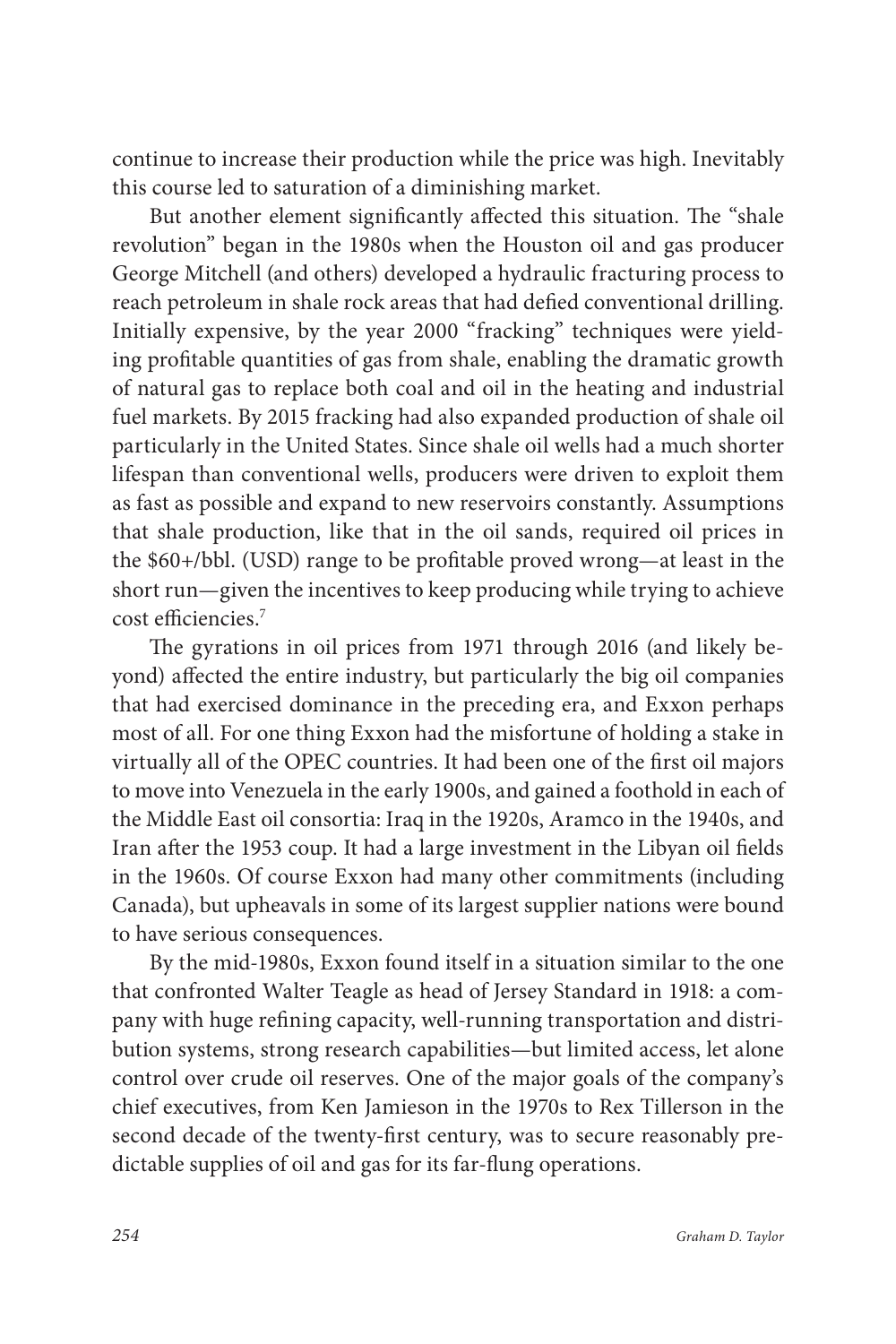In the 1970s this quest led Exxon to expand offshore drilling, from California and the Gulf of Mexico to the North Sea and Malaysia. It also supported the development of Imperial's ventures in the oil sands and the Arctic, until the price collapse of 1985–86. By the 1990s post-Soviet Russia's newly privatized resources beckoned, leading to intricate and often frustrating "oil diplomacy" with that country's feuding power brokers. Exxon also sought footholds in undeveloped oil fields in the African states of Chad, Cameroon, and Angola, embroiling the company with dictators and revolutionaries reminiscent of its experiences in Mexico and Venezuela in the early twentieth century.<sup>8</sup>

Despite these difficulties and recurring controversies at home—US Congressional investigations of alleged profiteering by oil majors during the energy crises of the 1970s, environmental protests following the *Exxon Valdez* disaster in 1989—the company retained its powerful role in the industry, in part due to its organizational capabilities honed over more than a century, technological leadership, and the sheer size of its financial resources. As the twentieth century ended, a new struggle for power among the largest global oil companies ensued, culminating in a series of gigantic mergers in the industry that were themselves triggered by a price fall in the wake of the sudden financial collapse of the "Asian Tigers"—South Korea, Taiwan, Hong Kong, and Singapore, followed by other, larger East Asian economies—in 1998. BP [British Petroleum] pursued Mobil [Standard of New York] but eventually settled for a takeover of Amoco [formerly Standard of Indiana], and then Arco [Atlantic Richfield] with its large holdings in Alaska. These events precipitated more mergers, and Exxon's chief executive Lee Raymond—wary of the growing strength of BP and seeking to overtake the dominant player, Royal Dutch Shell quickly orchestrated an agreement with Mobil. By the end of 1999 the world of oil had come resemble the one that existed before the breakup of the Standard Oil Trust in 1911, with four giant companies left standing: Shell, BP, Chevron [Standard of California], and Exxon Mobil.<sup>9</sup>

Canada was not immune to the wild gyrations in oil prices throughout this period, although the fluctuations were attenuated by the unusual circumstances of being both an exporter and importer of petroleum. Between 1974 and 1985, the Canadian government imposed controls on crude oil prices, which involved export taxes and import subsidies as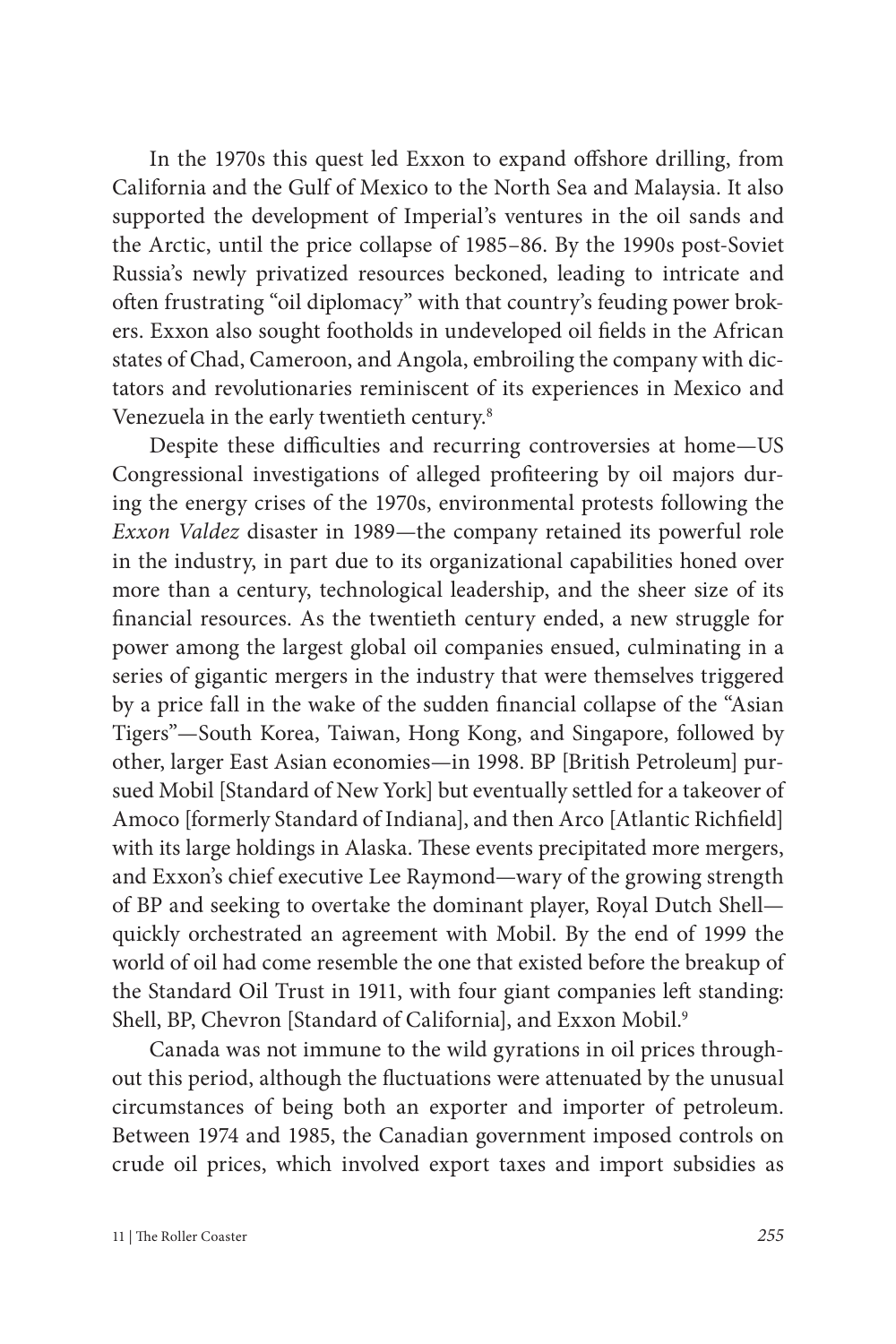well as regulations on the price of domestic production, leading to tense confrontations with the producing provinces, as discussed below. During that time period Canadian oil prices rose from less than \$5/bbl. (CAD) to a peak of \$37.50/bbl. (CAD) in 1984. Government regulation generated a gap with world oil prices that ranged as high as \$10/bbl. (USD) in the "second energy crisis" of 1979–81.

In 1985 the "Western Accord" between the federal government and the western oil-producing provinces removed the regulatory regime. From that point, Canadian crude oil prices began to track two oil major global price benchmarks, West Texas Intermediate (WTI) light crude and Brent Crude, based on North Sea production. As these were valued in US dollars, fluctuations in the US-Canada exchange rate contributed to variations between Canadian and benchmark price ranges. From a low of \$18/ bbl. (CAD) in 1985, crude prices rose to \$30/bbl. (CAD) in 1990 but fell back again by the end of the decade.

Canadian prices continued to track the benchmark indicators, but after 2004 a new marker was established by four of the largest oil sands producers—EnCana, Petro Canada, Canadian Natural Resources, and Talisman Oil—designated Western Select Crude (WSC). The pricing was applied to heavy crude oils with high acidic content with a limited range of refineries suited to process the product. As world oil prices began to rise again after 2005, WSC oil became more attractive, despite its high cost of production and processing and the continuing challenges of transportation to major consumer markets. But WSC prices trailed the other benchmarks throughout the ensuing boom and bust between 2008 and 2016. In 2013, WSC reached a peak of \$82/bbl. (USD) while WTI and Brent ranged between \$100–\$110/bbl. (USD). WSC prices fell to \$38/bbl. (USD) in 2016 with WTI and Brent hovering in the \$60–\$64/bbl. (USD) range. By this time heavy oil and upgraded bitumen comprised the preponderance of Canadian oil exports; conventional crude oil production had declined steadily since the 1980s to less than 1 million bbl./day while oil sands output had risen to 2.5 million bbl./day.10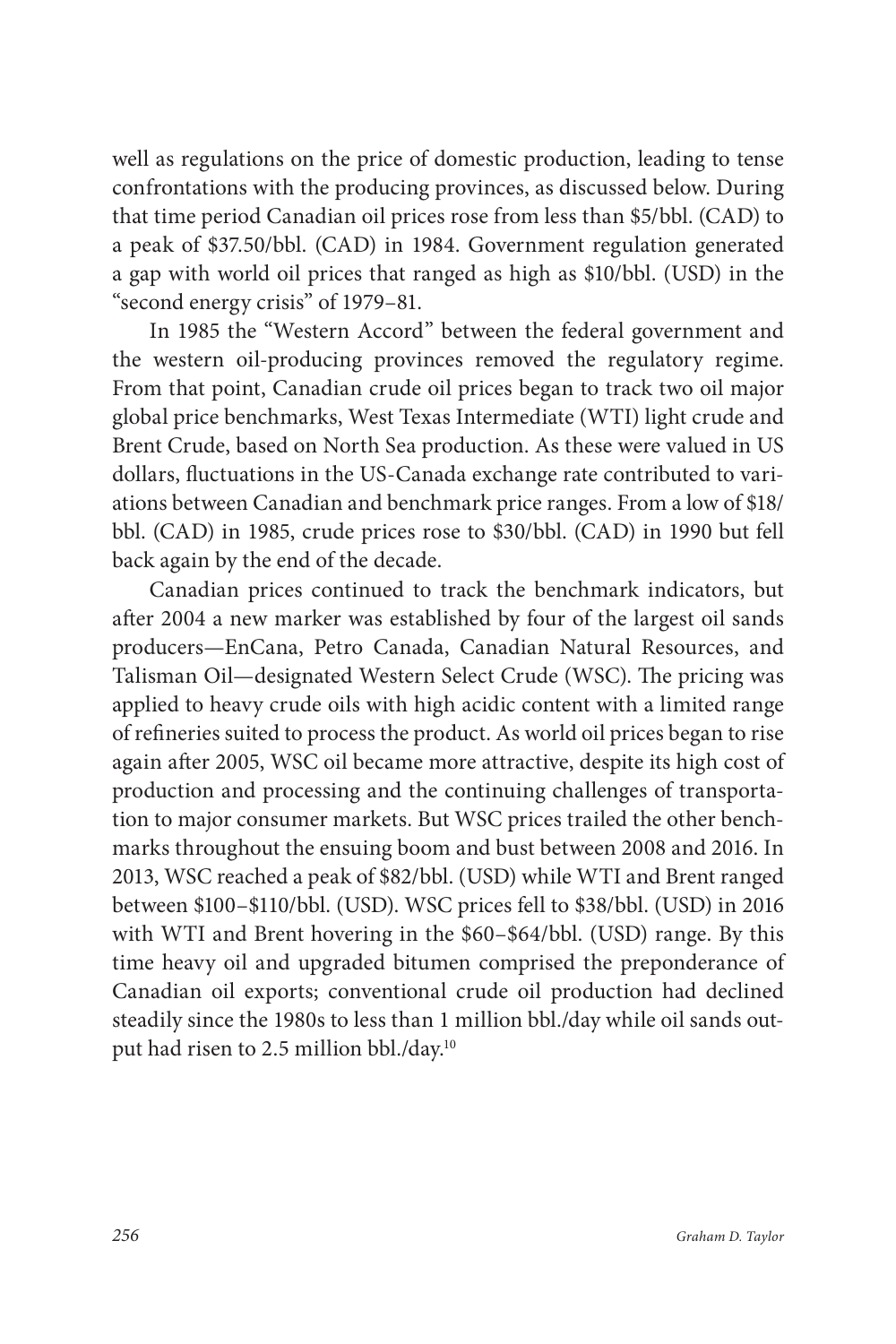#### The Energy Crises, 1973–1985

Even before the OPEC price hikes and the Arab oil embargo in the autumn of 1973, the conditions that shaped Canada's National Oil Policy were changing. In 1968–69 new political administrations took power in Washington and Ottawa, and both had agendas that embraced a more nationalist perspective than their predecessors. The Republican president Richard Nixon sought to straddle a political party populated by internationalist and protectionist factions. Although the Liberal party remained in power in Canada, the new leader, Pierre Trudeau, displayed a greater interest than had his predecessors in expanding the role of government in economic affairs.

In 1970 the US government unilaterally terminated Canada's exemption from the Mandatory Oil Import Control program. This was a preview of tough measures Nixon imposed on Japan and other US trading partners a year later, but it came as a shock to the Canadian government. During the 1960s continentalist trends had prevailed: the Lyndon Johnson administration had supported the extension of Canada's Interprovincial Pipeline system to Chicago, which opened the huge Midwest market to Imperial and other exporters—despite protests from some US producers.11

Meanwhile, in Canada, the new Department of Energy, Mines and Resources (EMR) was infiltrated by advocates of a "national" oil company to offset the influence of foreign-owned majors like Imperial Oil and Shell. Trudeau was not prepared to endorse such a venture at this point, but elevating the EMR fit into his efforts to centralize control of government policymaking in the prime minister's office.12

Nixon's move against Canadian exports backfired because of the growing US demand for oil and gas products. Oil exports surged through 1971–72, to the point where the Canadian government became alarmed: exports rose from 49 per cent of domestic production in 1969 to 63 per cent by 1973. In March 1973 the cabinet ruled that further exports would require approval by the National Energy Board, which imposed a restriction on exports to 1.25 million bbl./day, a relatively minor cut but symbolic of the changed circumstances. Six months later, the Trudeau government unveiled a more comprehensive plan—in advance of the OPEC crisis. A 15 per cent tax was imposed on oil exports, petroleum prices were to be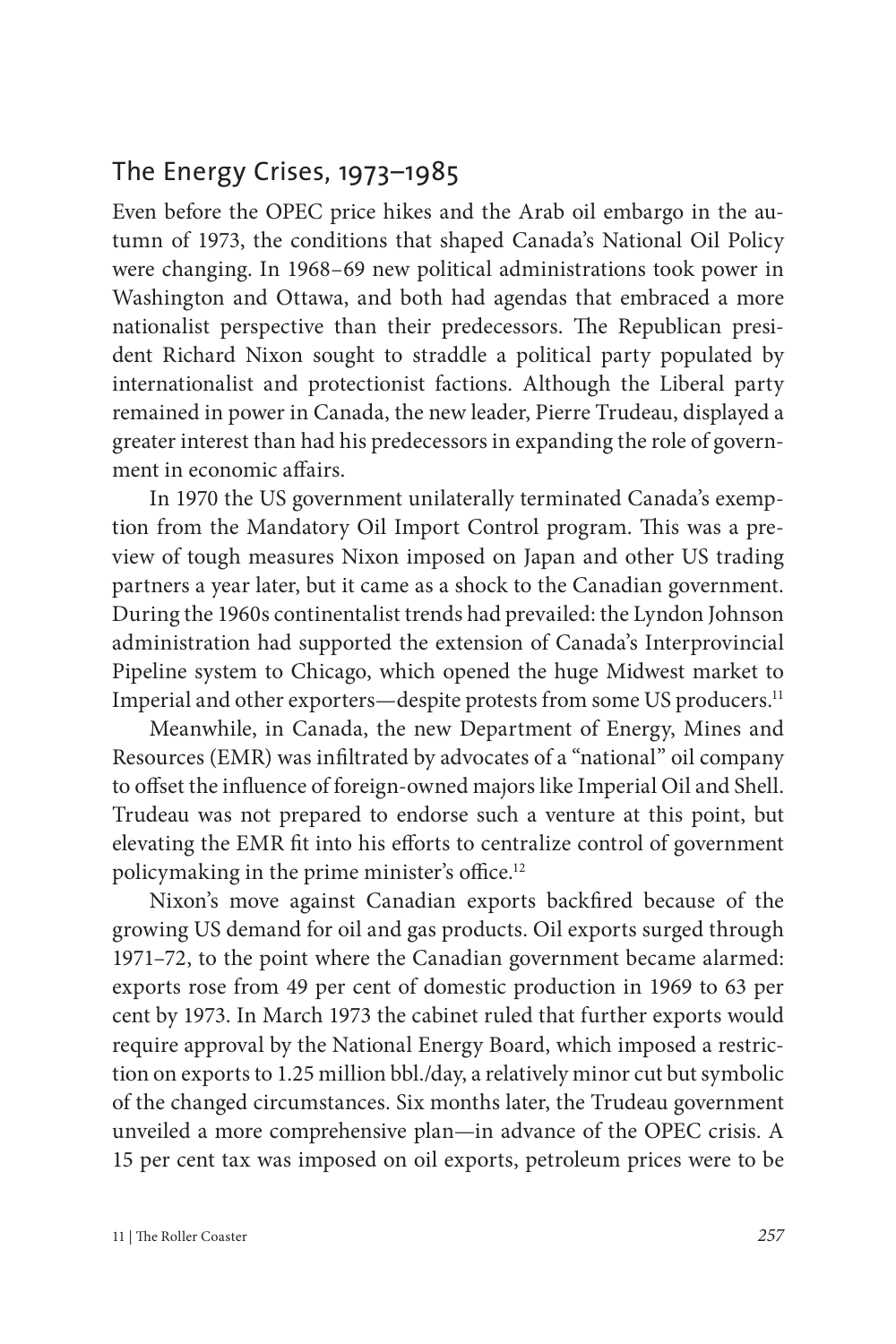"frozen" for five months, and a pipeline would be built between Toronto and Montreal, with government subsidies if necessary: the project would be completed by Interprovincial in 1976.<sup>13</sup>

The OPEC crisis dictated further actions. In November 1973 Prime Minister Trudeau announced that the price for Alberta crude oil would be regulated to prevent unsustainable price hikes for eastern Canada. The oil export tax, which had already been raised by 40 cents per barrel in September, was increased again by \$1.90 per barrel. The rationale was that adequate reserves of heating fuel were needed for the ensuing winter months and that US refiners, clamouring for Canadian crude supplies, could deplete domestic oil sources. Soon the temporary restrictions on exports to the US were moving toward permanence: in November 1974 Donald MacDonald, the Energy Minister, unveiled a plan that would phase out oil exports completely within eight years.<sup>14</sup>

Meanwhile, the Trudeau government had to manoeuvre its way between the producing provinces, particularly Alberta, which wanted to see oil prices rise to "international" levels and the New Democratic Party, which opposed any increase in domestic prices. Since 1972 the Liberals, to buttress their minority government, had formed a tacit alliance with the NDP, but by early 1974 Trudeau hoped that the measures imposed during the energy crisis would boost his party's fortunes in an upcoming election. In March 1974 the federal government reached an agreement with Alberta that raised the domestic crude price from \$3.80/bbl. (CAD) to \$6.50/bbl. (CAD), roughly \$4 per barrel less than the export price, while retaining the taxes on exports. An exception to the regulated price of domestic oil would be made for oil sands production. Two months later Trudeau led his party to a majority electoral victory.15

The combined impact of the imposition of regulated prices on western Canadian oil and the virtual ban on exports encountered pushback, from the oil industry as well as the producing provinces. The oil majors, including Imperial, were accustomed to being consulted by the National Energy Board about prospective policy changes, but the initiative had now shifted to the Department of Energy, Mines and Resources and new measures, often taken in haste, were made without consultation. In April 1974, Alberta increased its royalties, while Ottawa refused to allow the oil companies to apply them against federal taxes—a by-product of the continuing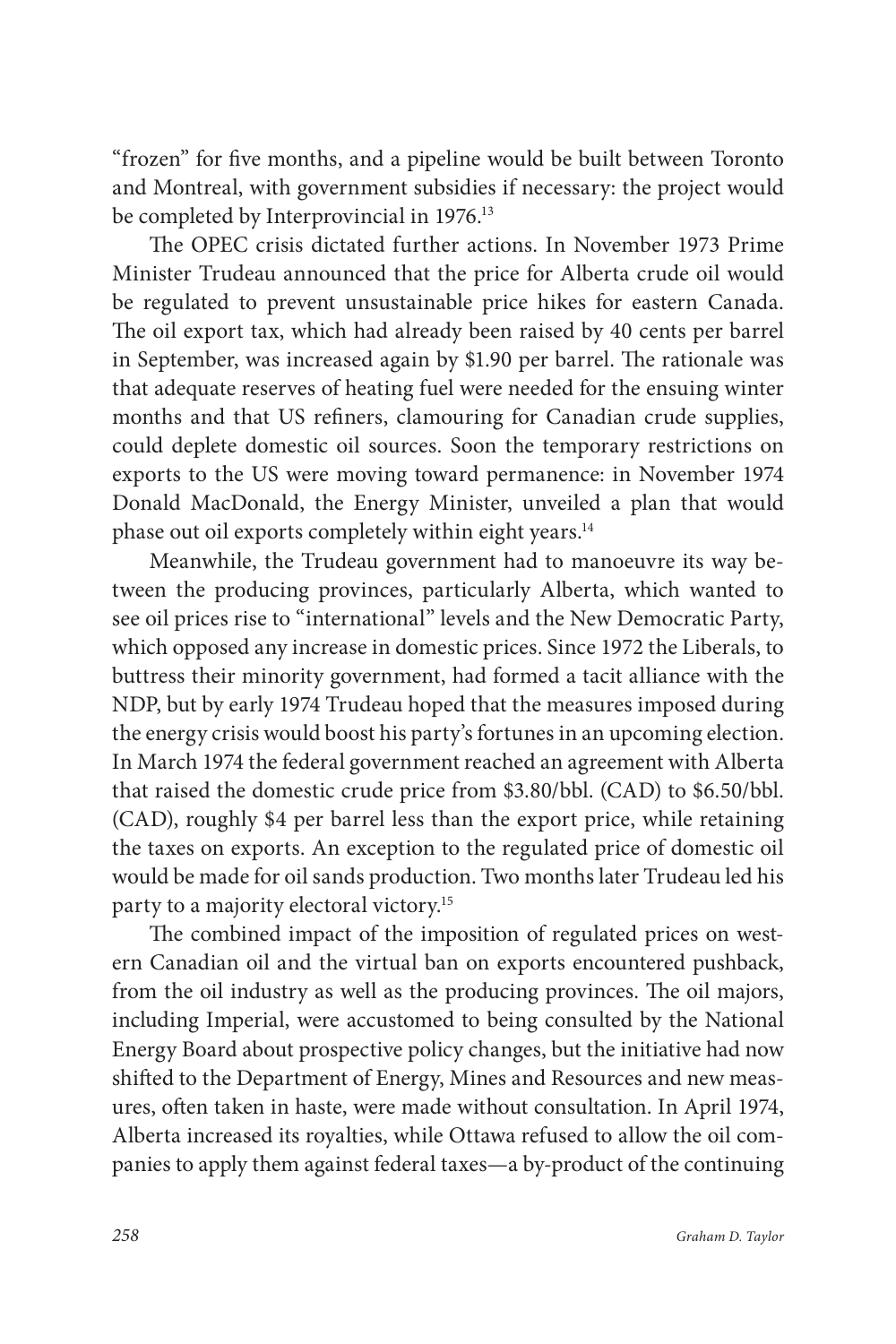

Figure 11.2. Jack Armstrong, 1980. Glenbow Archive IP-26-8b – Armstrong, J.A. – 1980–81, Imperial Oil Collection.

feud between the federal and provincial governments. A report to Imperial Oil's Executive Committee noted that while federal tax revenues and provincial royalty revenues would both quadruple as a result of these arrangements, the oil producers' revenues would decline from \$1.18/bbl. to 0.71/ bbl. (CAD)—a formula that would reduce "the viability of cash flows."<sup>16</sup>

Many conventional oil producers in Canada cancelled plans for exploration and development and "drilling rigs fled south." With its large long-term investments in the oil sands and Arctic exploration, Imperial Oil could not just pick up its marbles and leave the scene. Jack Armstrong, however, vented the company's frustrations in remarks to shareholders a year later: "Less than two weeks following the 1974 Annual Meeting we . . . faced . . . a situation where federal, as well as provincial policies . . . switched from being venture-oriented to revenue-oriented . . . No one anticipated an intensification of the federal/provincial struggle over resource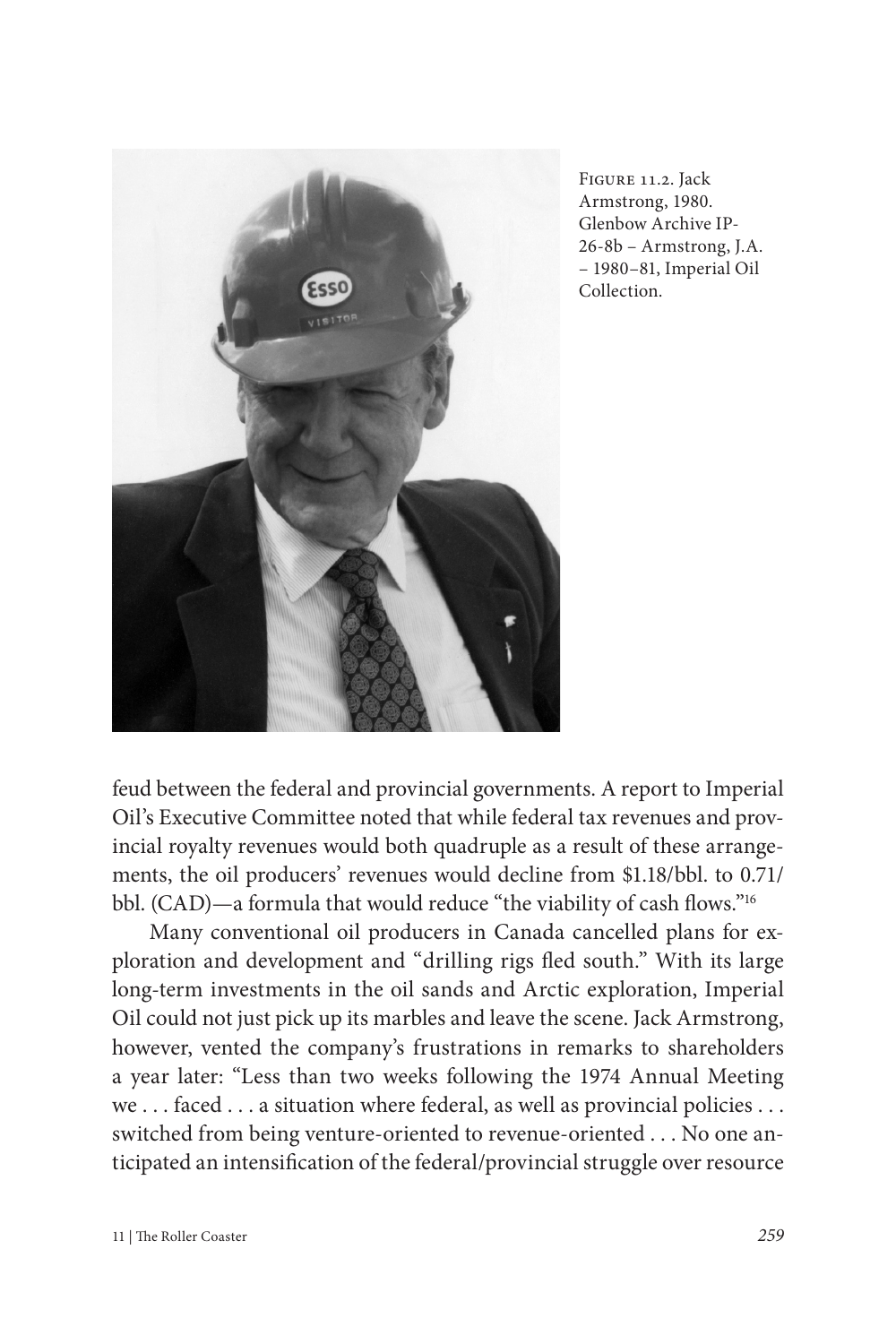revenue sharing with ensuing tax/royalty legislation that would jeopardize Canada's future supply of oil and natural gas."17

For all the grumbling, Imperial Oil did not come out too badly from the energy crisis of 1973–74. Total revenues doubled between 1972 and 1975, with petroleum products contributing over 50 per cent; earnings per share rose from \$1.18 to \$1.92 (CAD), and working capital increased from \$375 million to \$572 million (CAD). Royalties did indeed take a bite, rising from \$81 million in 1972 to \$273 million (CAD) in 1975, an increase of 237 per cent. As Armstrong implied, Imperial's conventional crude reserves declined in this period but exploration expenditures held steady and Imperial doubled its commitment to Syncrude, rising to over \$100 million (CAD) by 1975—an acceleration occasioned in part by the reorganization of the consortium after Atlantic Richfield withdrawal and the exemption of the oil sands from price regulation.<sup>18</sup>

The first energy crisis left one more legacy in Canada. In October 1974, three months after a Liberal majority government was elected, a bill in Parliament was introduced establishing Petro Canada, which among a range of capabilities was given a mandate "for public intervention in the Canadian energy industries." The New Democratic Party had been agitating for a "national oil company" for several years, but the genesis of Petro Canada probably owed more to the nationalist wing of the Liberals, going back to the days of Walter Gordon, the scourge of the multinationals in the 1960s. Trudeau was hardly a nationalist in the conventional sense, but he was willing to wield the full powers of the state when he chose, as demonstrated by the invocation of the War Measures Act during the October Crisis in 1970. The designers of Petro Canada—Joel Bell and Wilbert Hopper—had large ambitions for their creation, and Hopper would run the crown corporation until the 1990s.<sup>19</sup>

If Petro Canada was a stick to beat the oil industry, the federal government also offered carrots, beginning with a "super-depletion allowance" for a fast write-off of exploration and drilling costs, intended particularly to promote Arctic and offshore Newfoundland resource development. In 1977 Donald MacDonald, now Finance Minister, announced that certain "frontier" oil exploration costs could be written off within two years at a 66.67 per cent rate (which combined with a revised regular depletion allowance of 33.33 per cent amounted to a full write-off). In industry circles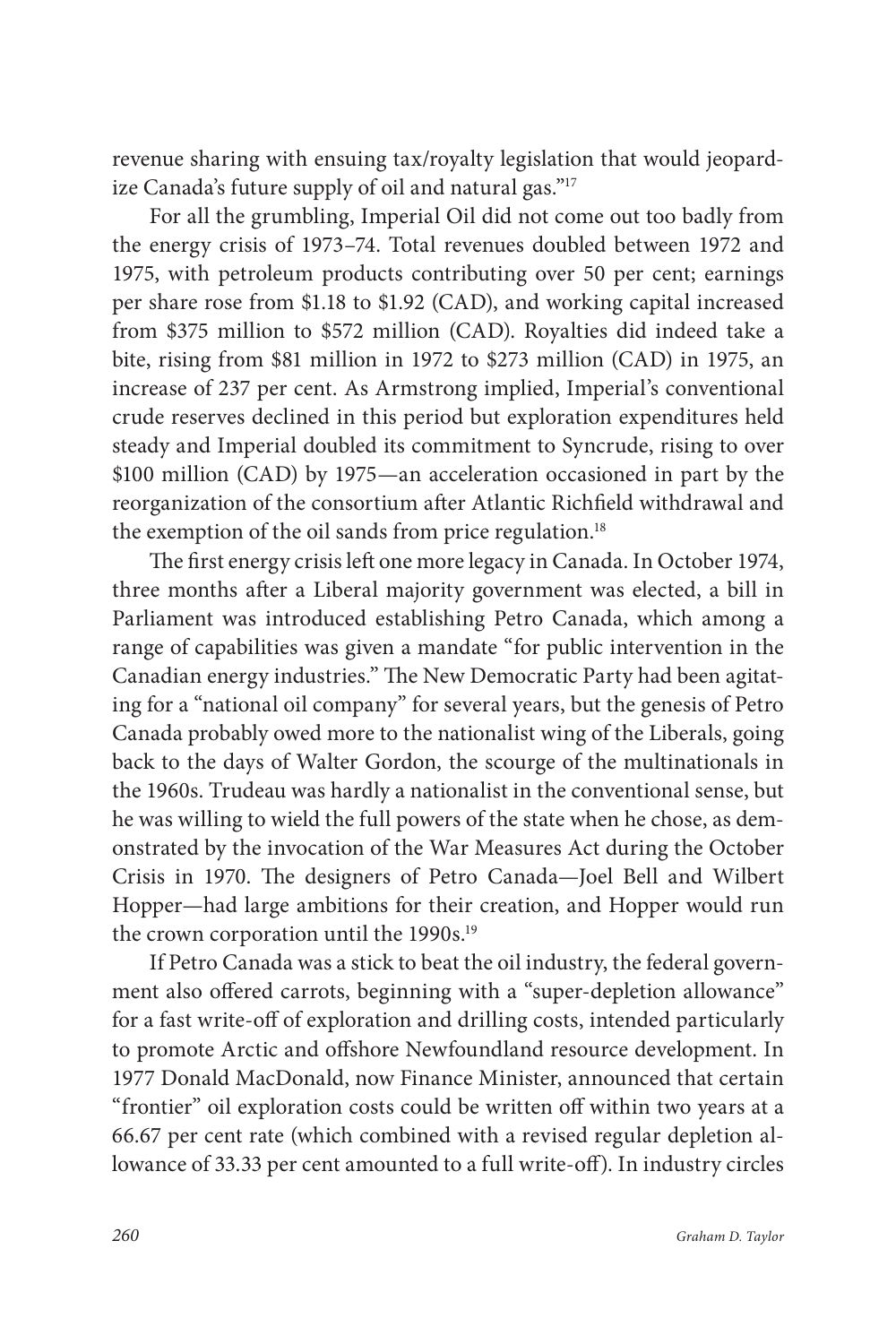this was referred to as the "Gallagher allowance," as a major beneficiary was Jack Gallagher's Dome Petroleum, which he was positioning to be a "chosen instrument" for Canada's northern oil development. This was a precursor to the "Petroleum Incentive Program" (PIP) grants that were incorporated into the National Energy Program unveiled in 1980.<sup>20</sup>

In 1979 the Liberals were turned out of office in Ottawa for the first time since 1962. The Progressive Conservative government under Joe Clark proved to be short-lived for a variety of reasons, including the onset of a second international energy crisis precipitated by the revolution in Iran and the Iran-Iraq war. Once again the New Democratic Party joined forces with the Liberals to topple Clark. Trudeau led the Liberals to victory in an election in February 1980 promising lower energy prices, security of supply, and protection of "Canadian" oil. Trudeau personally was more interested in securing repatriation of the Canadian constitution, but a "strategy committee" under his close aide Marc Lalonde, who would become Minister of Energy, Mines and Resources, spent the Liberals' months in exile designing a comprehensive interventionist energy policy for the country.

The National Energy Program (NEP), unveiled on October 1980, was a complex array of subsidies, taxes, and regulatory measures that "turned the West against the East and manufacturers against natural energy suppliers while simultaneously enriching the coffers of the central government."21 Consumers would continue to be subsidized, indirectly, by the establishment of a "blended" national price that would include imported oil, synthetic oil, and domestic conventional oil, to be administered through an Oil Import Compensation Program, that had already proven to be a disaster in the United States. Oil exports were (again) to be phased out, this time by 1990. "Frontier" oil exploration and development would be subsidized, emphasizing the role of the publicly owned Petro Canada and Pan Arctic Oils.

To pay for the projected \$11 billion (CAD) cost, an 8 per cent Petroleum and Gas Revenue Tax (PGRT) would be imposed on net production revenues of oil and gas companies, with the provision that it could not be deducted from other taxes due. The most politically controversial measure was a new revenue-sharing formula between the federal government, the "producing provinces" (mainly Alberta), and the industry, so that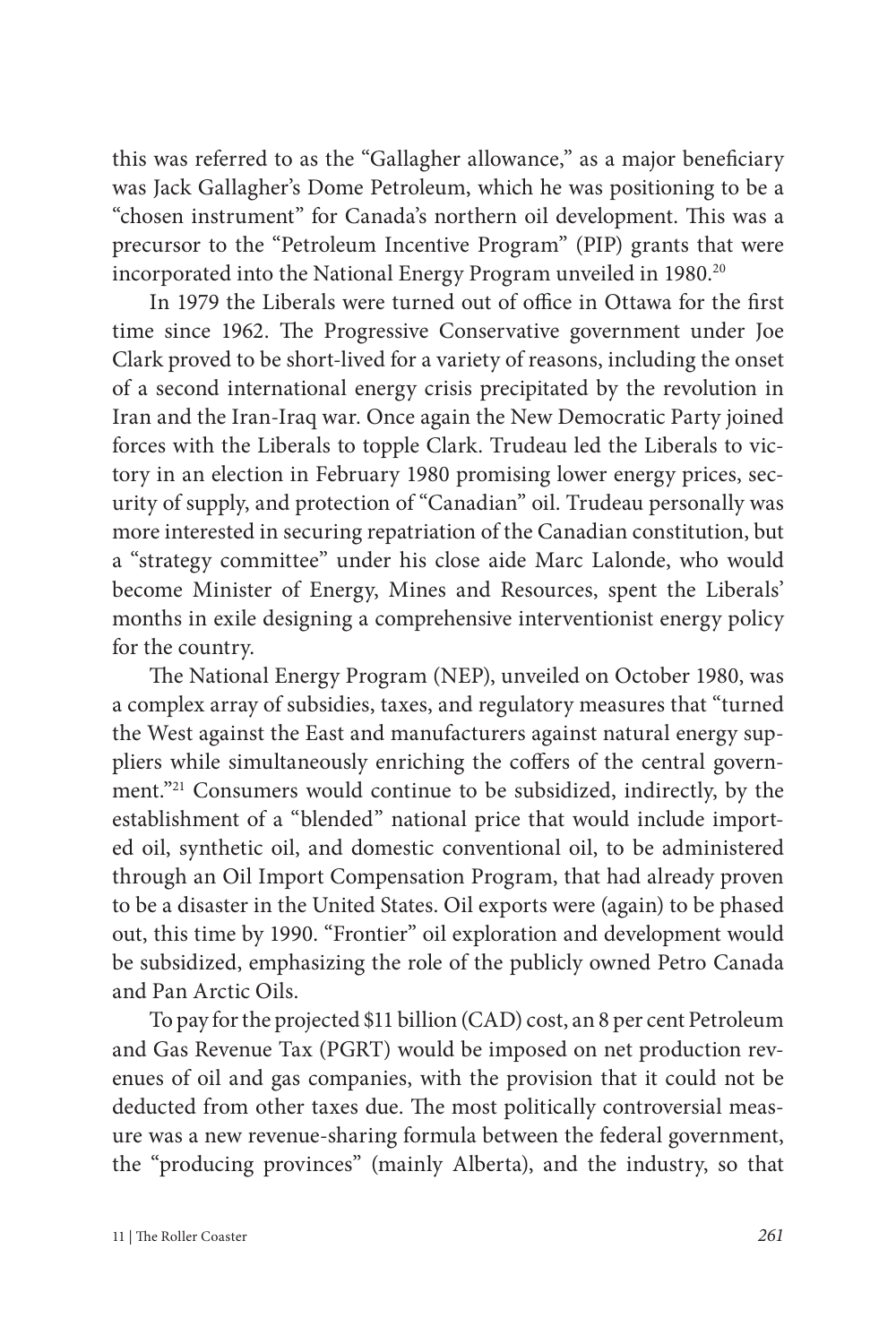the federal share would triple to 30 per cent—at the expense of the other two "partners."22

For the oil companies, and particularly for the multinationals like Imperial, there were some key irritants in addition to the tax and revenue-sharing components. The depletion and "super-depletion" allowances were terminated, to be replaced by federal grants under the Petroleum Incentives Program (PIP), which would give preferential treatment to companies with more than 50 per cent Canadian ownership. Dome Petroleum, which did not qualify, scrambled to set up an affiliate, Dome Canada, selling 52 per cent of the shares to Canadians. Imperial Oil did not have this opportunity, although it did farm out some of its holdings in the Beaufort Sea area to companies that met the "Canadian content" requirement. As a further aggravation of the private oil industry, another tax on oil products was included to enable Petro Canada to buy up other companies.<sup>23</sup>

In the meantime Alberta, in retaliation against the revenue sharing revisions of the NEP, vowed to cut its production by 15 per cent commencing in March 1981, and held up approval of Imperial's Cold Lake expansion project, as well as Alsands, another large oil sands undertaking by a consortium led by Shell. Once again the oil companies were caught in the middle of a constitutional struggle between the federal government and Alberta.

At this point, despite their preference for settling such issues behind the scenes, Imperial's executives mounted an unusual public counterattack. On November 19, Lalonde spoke to investment advisers in New York, cautioning them not to overreact to the NEP, and maintaining that the foreign-owned oil companies in Canada were on board. Later that day, Jack Armstrong, now the board chairman of Imperial, announced that his company was shelving further development of the Cold Lake oil sands project. This was a somewhat improbable move, since earlier in the year Imperial had issued \$1 billion (CAD) in new stock, at below-market prices, to its shareholders, to help finance projects over the next decade, including a \$7 billion (CAD) commitment to Cold Lake. Nevertheless, the very next day Lalonde met with Armstrong and offered Imperial at \$40 million (CAD) loan to cover continuing development costs at Cold Lake, with no "Canadianization" strings attached, even though Petro Canada was exhibiting an interest in entering one of the oil sands consortia.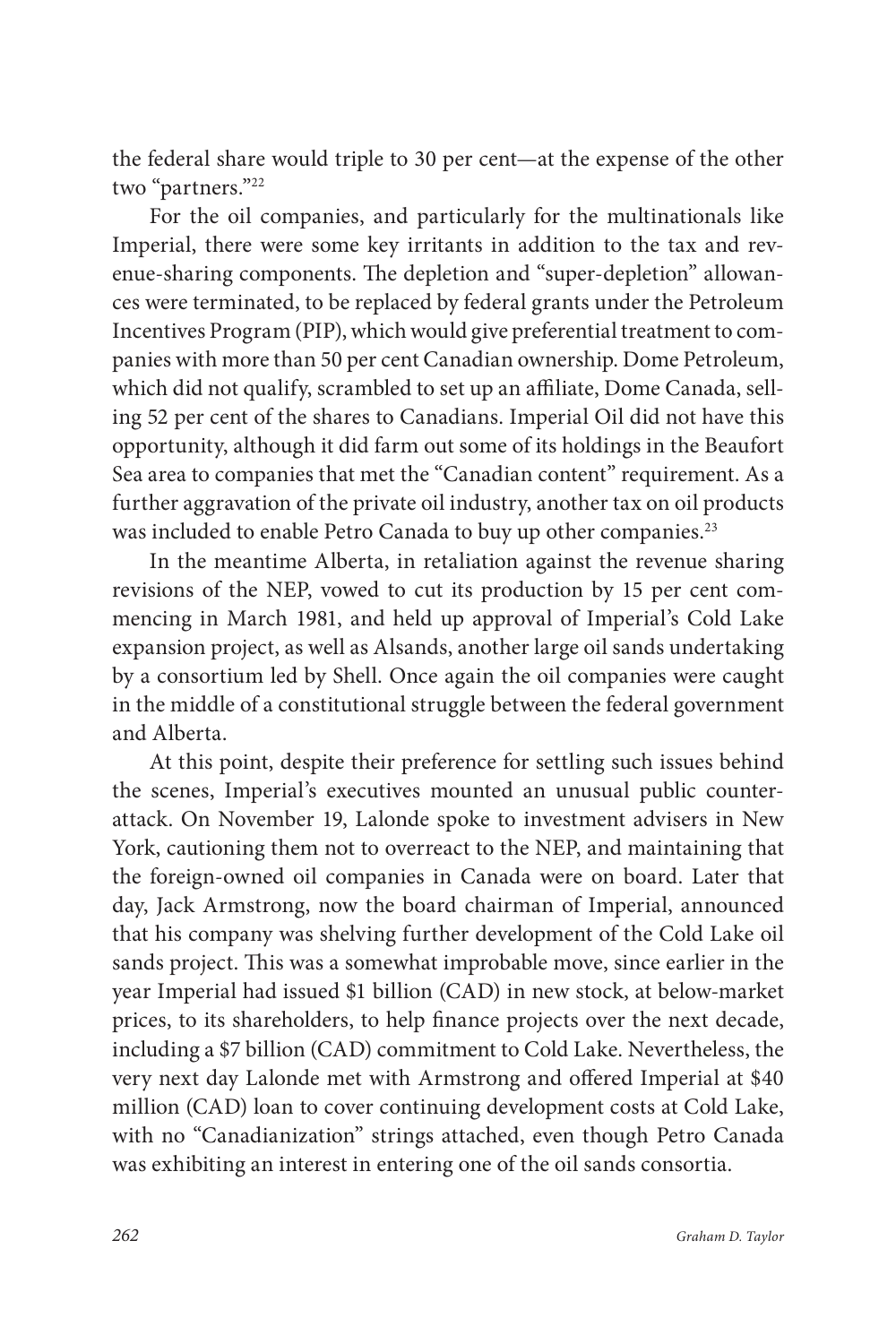Cynical observers speculated that these were pre-rehearsed events intended to put pressure on Alberta to lift its restraints on oil sands development. But a few days later Armstrong indicated Imperial might halt a \$300 million (CAD) "enhanced oil recovery" project at Judy Creek in Alberta. Imperial's president J.R. Livingstone argued that the \$38/bbl. (CAD) "blended" price for synthetic crude was insufficient to justify expanding Cold Lake. In early January 1981 Armstrong asserted that if NEP passed, Imperial would cut capital spending by \$2.5 billion (CAD) over the next four years, and in a presentation to the National Energy Board, Imperial warned it would reduce estimated production by 180,000 bbl./ day, a 14 per cent cut. $24$ 

Through the spring and summer of 1981, Alberta and the federal government bickered over the NEP, as Premier Peter Lougheed threatened more production cuts. In July Imperial announced that, despite the \$40 million loan, it was suspending further work at Cold Lake, a move Lalonde denounced in Parliament as "blackmail." But by September, with the independents as well as multinational companies up in arms over NEP, Ottawa was prepared to cut a deal with Alberta, giving the province more control over PIP grants and agreeing to reduce its share of oil revenues to 25.5 per cent. The price of domestic oil was allowed to rise by revising the "blending" formula to recognize the higher costs of "new" oil from the Arctic and the oil sands.25

Even as Lougheed and Trudeau were (warily) toasting their agreement, the real world of oil prices was sliding out from under them. In May 1982 the Alsands "megaproject" dissolved; Dome Petroleum careened toward bankruptcy; the federal deficit had doubled to \$20 billion (CAD). Although the decline in oil prices was less severe than the big drop to come in 1985–86, even a modest change was sufficient to puncture the speculative bubble in Canadian oil markets, aggravated by a deepening recession across the industrial world. The Liberal government in Ottawa tottered on until 1984 when a newly energized Progressive Conservative party led by Brian Mulroney displaced them. The NEP was rapidly dismantled by the new Energy Minister, Patricia Carney, rolling back many of the program's tax measures. The PIP was replaced with new tax incentives that were extended to foreign-owned companies, and in 1985 a new "Western Accord" was signed with Alberta and the other western oil-producing provinces.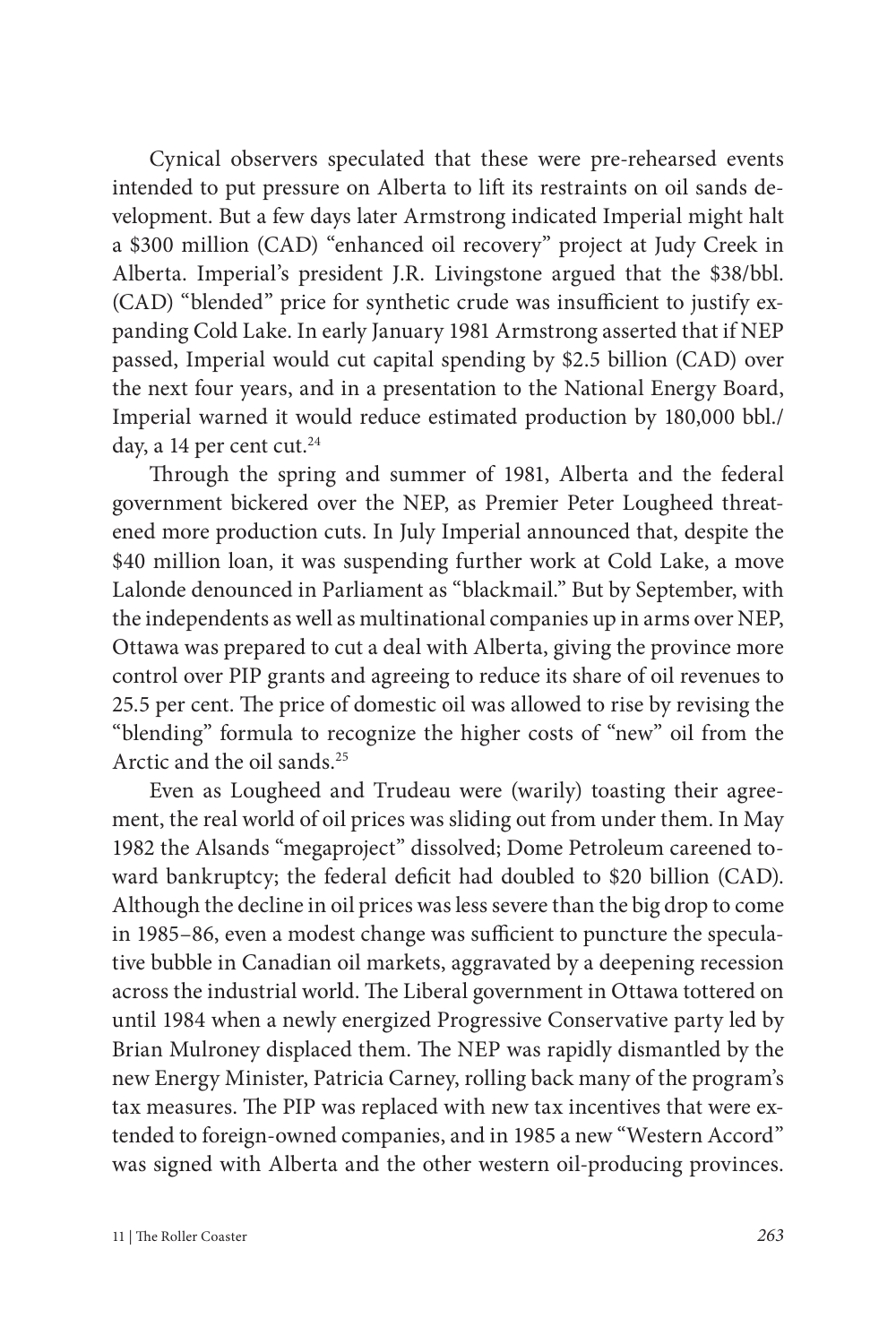In 1989 a Free Trade Agreement was signed between the US and Canada that was intended to prevent the recurrence of the kind of nationalist approach represented by the NEP.26

For Alberta, the confrontation with Ottawa during the NEP era was seared into political memory for the next generation. Imperial Oil too experienced turmoil through the NEP years, although the impact may have been less lingering. Between 1975 and 1980 the company's revenues more than doubled from \$3 billion to \$6.2 billion (CAD) and net earnings grew even more from \$263 million to \$682 million (CAD). Between 1981 and 1985 even as rising oil and gas prices pushed revenue upwards, the rate of growth slowed, going from \$8 billion in 1981 to \$8.8 billion in 1985 (CAD). But net earnings fell most sharply from \$465 million in 1981 to \$289 million (CAD) in the following year, and only recovered its pre-1980 level after 1985. Return on investment dipped from 8.9 per cent in 1981 to 5.3 per cent in 1983, rising to 9.2 per cent in  $1985.<sup>27</sup>$ 

Taxes and levies imposed through the NEP contributed to this slackening: the Petroleum and Gas Revenue tax alone took \$91 million (CAD) of Imperial's earnings in 1981. But there were other factors at work. During the late 1970s exploration and development of conventional oil wells spiked in 1978 but then subsided. Proved reserves of natural gas fell steadily. Synthetic oil production at Syncrude and Cold Lake grew after 1977 but only accounted for 12 per cent of total output. The controversy between Alberta and Ottawa in 1980–81 led Imperial to shutter Cold Lake for several years. Drilling in the Arctic and Atlantic shelf produced mostly natural gas or dry holes. The restrictions on non-Canadian investment in frontier areas under the NEP limited Imperial's opportunities to expand although in 1982 the federal government contributed \$600 million (CAD) to a Beaufort Sea venture with Imperial. Meanwhile, however, the company shelved a joint venture with Alberta Energy to build a new petrochemical plant, sold its interest in Trans Mountain Pipe Line and instituted staff cuts for the first time in many years.<sup>28</sup>

Imperial Oil's troubles occasioned some *schadenfreude* in industry circles during this time. Articles with titles such as "The Age of Imperialism Comes to an End" appeared. Liberal and NDP politicians proclaimed with ill-concealed satisfaction that Imperial would soon be eclipsed by Petro-Canada as the country's largest oil company. Even Peter Foster, a